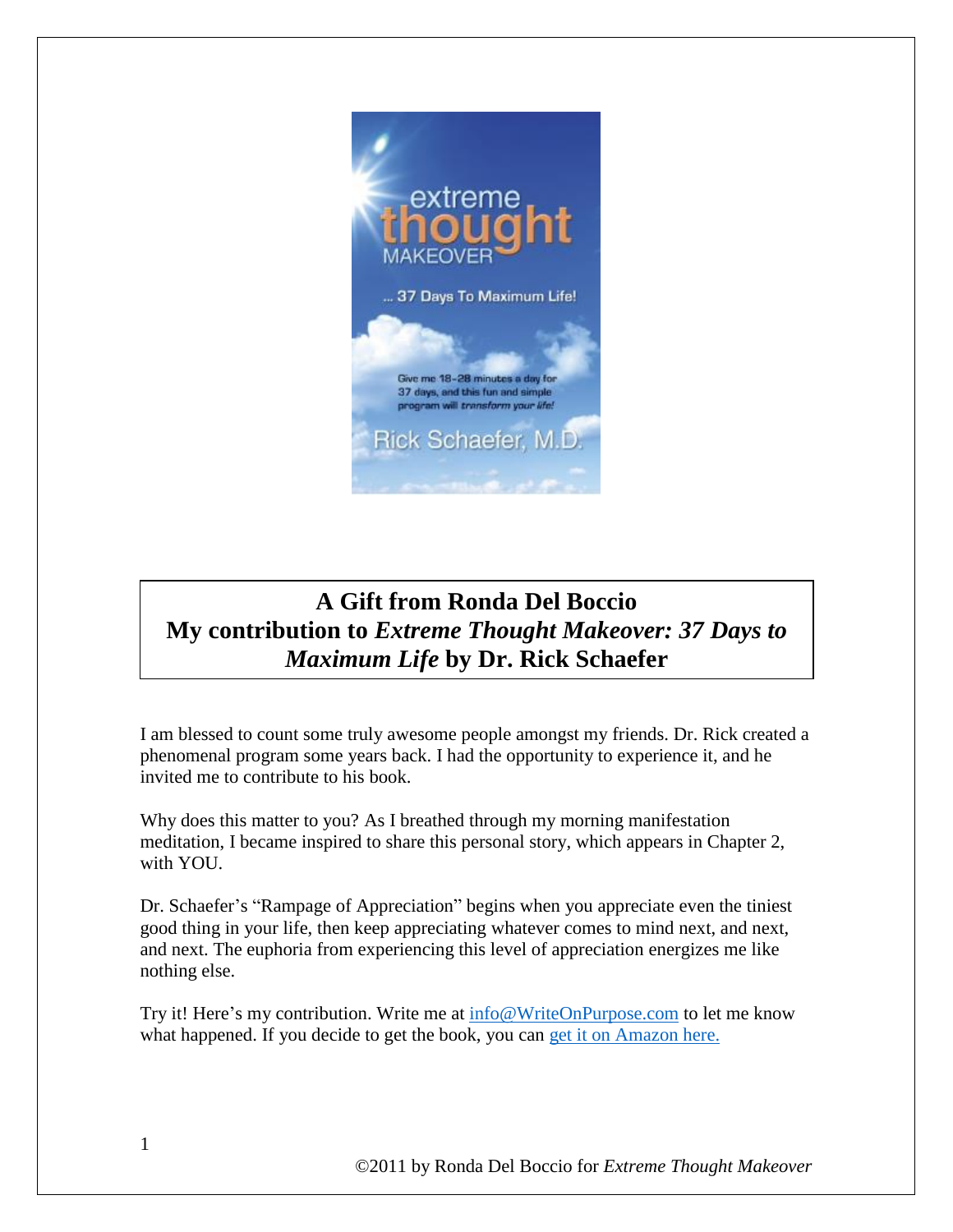## **Ronda's on a Rampage … of Appreciation!**

By Ronda Del Boccio, The Story Lady For *Extreme Thought Makeover* by Dr. Rick Schaefer

Of all the life-changing activities that are part of *Extreme Thought Makeover*, my favorite has always been the Rampage of Appreciation. I wake up appreciating my life each day, and I go on a rampage of appreciation when I'm feeling stressed or in an "off" mood.

One day I was feeling frustrated because expected payment for a completed project had not yet arrived in my mailbox, and I was feeling the pinch. I could feel myself falling into an uncharacteristic place of "lack thinking." So, I went on a rampage. I live from a space of abundant joy and refuse to stay in a lesser state, thus I began to appreciate things like this:

I love my little house in the woods. It's mine. I am truly fortunate and blessed to have a home. And wow, that coffee tasted especially good this morning. I sure enjoyed standing outside with my coffee as I watched the chickens run around looking for tasty morsels on the ground.

And I love the feel of my cat's fur, the way she rubs her head into my hand, essentially petting herself. And she writhes in ecstasy as I scritch along her side. And her wonderful purr motor is so loud. I can't help but relax in the presence of a purring cat!

I get to work from home instead of rushing around and spending hours just getting to and from a workplace. I get to talk to people all over the world and assist them in living their mission. And I get to write. Life doesn't get much better than this!

The eggs my chickens lay are a daily miracle to me. Every single day when I gather the eggs, I marvel at these delightful gems, each a different shade of brown, and filled with golden goodness. How amazing that I get such fresh eggs and never have to eat the "old stale ones" from the stores. I am truly blessed.

Then I looked at the patio tomato plant and noticed that three tomatoes were beginning to blush – not in embarrassment but in impending ripeness. It won't be long before those tasty tomatoes are in a delicious salad. I love cooking and adding a blessing into everything I prepare. I also love it when someone else appreciates what I prepare.

I appreciate my body that does so many tasks without me having to manage them. What a miracle that my heart b eats, food digests, and my hair grows without my active involvement. Life is positively miraculous! I've been working out more lately and am noticing increased strength and vitality, which motivates me to continue.

And even though it drives me nuts at times, I am truly grateful for the computer. It allows me to connect with people all over the world. It allows me to write my books and stories